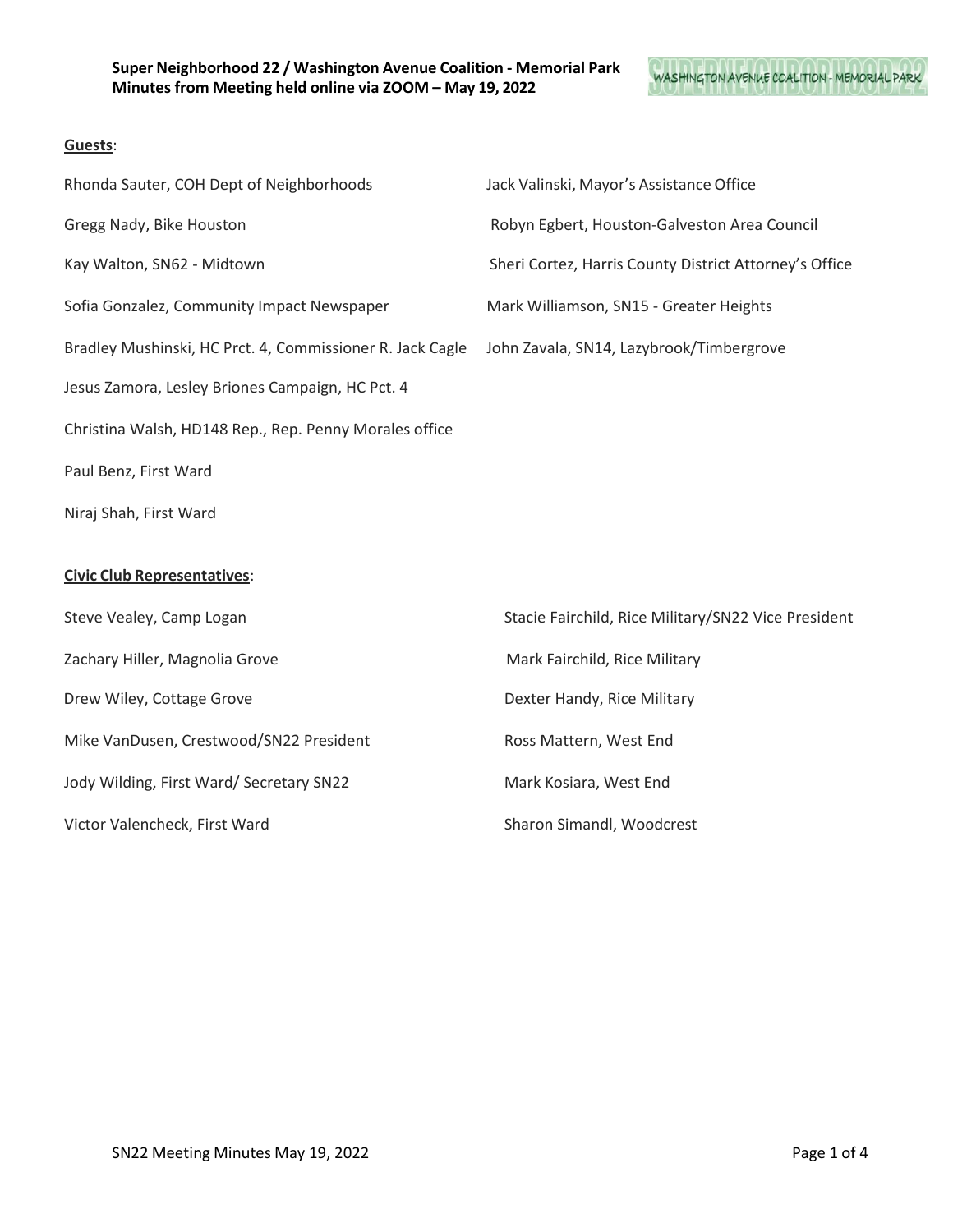**Meeting called to order at 6:30 p.m.**

- **I. Introductions**
- **II. Acceptance of Minutes** from Meeting held April 21, 2022

**III. New Business:**

- **A. SN22 Representatives:** SN22 asked for an updated list of representatives from each civic club. Mike VanDusen rolled out guidelines to ensure our meetings stay on topic and productive.
- **B.Council Redistricting Process & Timeline**: Redistricting is required every 10 years based on the 2020 census. Each district is to have approximately 209,000 in population and no more than 5-10% over or under. District C is over by 15% and District H is under 17% which will impact residents in SN22. Draft maps will be shared in mid-July for public comment. The Super Neighborhood 22 boundary lines of are not affected. View the Redistricting timeline and more information here: <https://www.letstalkhouston.org/redistricting>
- **C. H-GAC Transportation Survey:** Robyn Egbert, discussed transportation matters, Washington Ave. will a focus. Study for Washington Ave. Mobility will begin later this year or in early 2023. Planning will include addressing transportation issues as far as 20-30 years i.e., 2045. Everyone is asked to take the survey at [www.h-gac.com/rtp](http://www.h-gac.com/rtp) by June 20. There will be a public meeting on May 26, 2022 from 6:00 pm – 7:30 pm, 3555 Timmons Ln, 2<sup>nd</sup> floor conference room. A virtual meeting will take place on Thursday, June 2, 2022 from 1:30 pm – 3:00 pm. [WWW.H-GAC.COM/TRANSPORTATION-IMPROVEMENT-PROGRAM](http://www.h-gac.com/TRANSPORTATION-IMPROVEMENT-PROGRAM) This covers all of Houston's studies, not just Washington Ave. The Washington study will cover from Houston Ave. to the Washington roundabout, from Washington over to I-10, including issues with Center St. etc. This program includes looking at where cars drive, bike trails, and all types of transportation.
- **D.** Any questions please email Robyn Egbert at [robyn.egbert@h-gac.com](mailto:robyn.egbert@h-gac.com)
- **E. METRO Inner Katy BRT:** Transportation is long term planning. Funding authorized for \$10B for electric buses. Gregg Nady, shared info on the connection on the trail that connects White Oak, Memorial and Heights. Depending on how they do the BRT will determine how the trails will connect with a bile/pedestrian station at Washington/Westcott to be safe. Zach Hiller, in regards to the Patterson bike trail has only heard positive feedback. Mark Kosiara said no info has been given regarding the noise impact. West End is preparing a letter, a copy has been requested to be supplied to SN22. John Zavala encouraged everyone to support sound barriers etc. Paul Benz also commented that data needs to be supplied. SN22 will consider writing a position letter. Public comment has been extended to May 25<sup>th</sup>.
- SN22 Meeting Minutes May 19, 2022 **Page 2 of 4 F. Neighborhood Round Robin**: First Ward: no updates, Magnolia Grove: no updates, Rice Military: Continuing issues with noise, some changes have finally come after  $3 \frac{1}{2}$  yrs. Effective date of the new sound ordinance changes is September  $1<sup>st</sup>$ . By law, not allowed to make noise between the hours of 2:00 am to 8:00 am within 300-ft of a residence. West End: restructuring how they handle issues to get things to move more quickly, and neighborhood cleanup is in the planning, continuing to stay engaged with the Katy BRT. Cottage Grove: Bike path opened now, very happy about that, large number of the community came in front of the city and getting results from requesting a CIP for West and Central Cottage Grove, Stacie & Mike strongly urged communities to come together to get things done. Keeping up with managed lanes project. Woodcrest: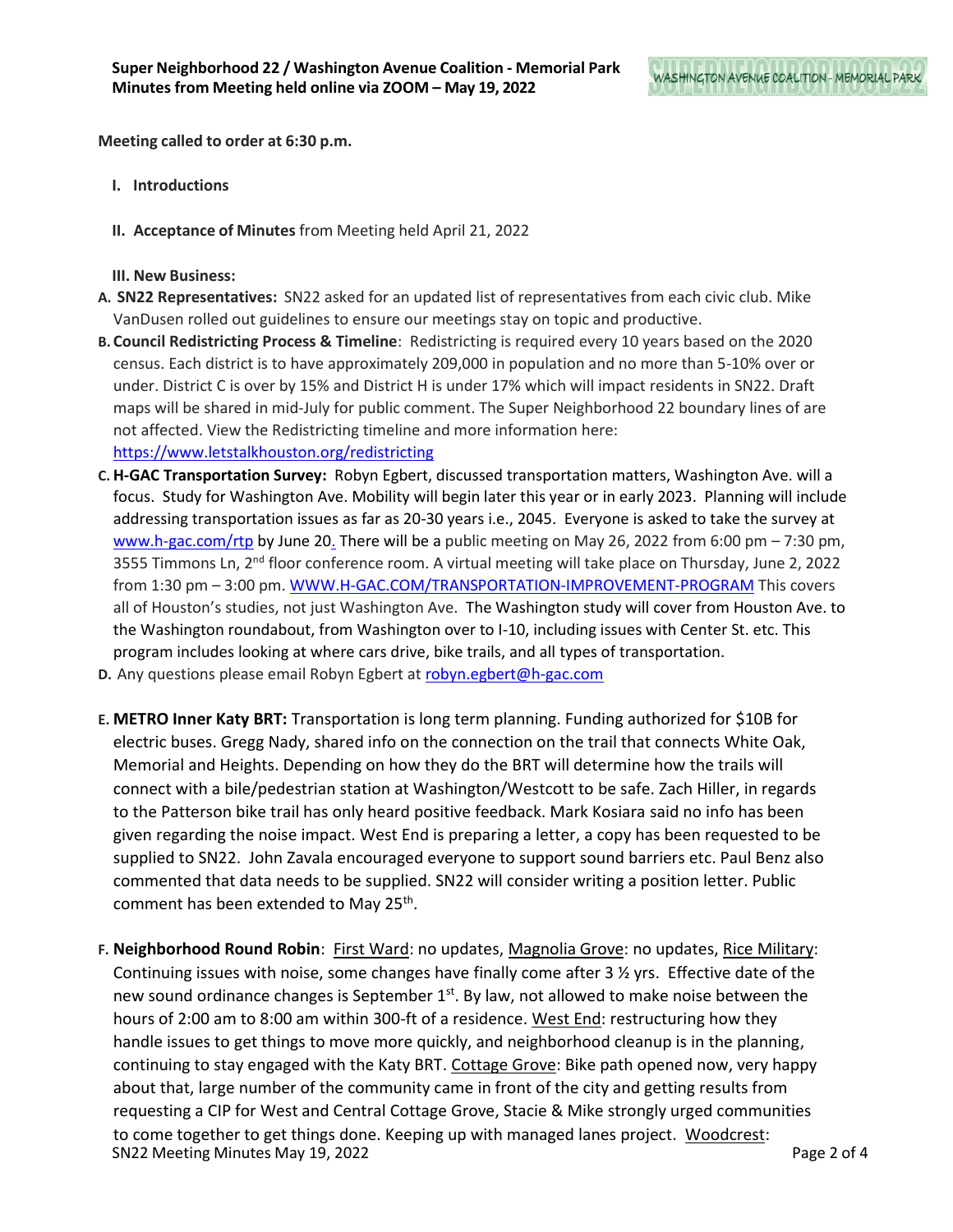## **Super Neighborhood 22 / Washington Avenue Coalition - Memorial Park Minutes from Meeting held online via ZOOM – May 19, 2022**

Starting to see cell towers installed, there is concern and ongoing flooding issues. Stacie commented that CM Kamin is aware of this and following up on what they can and cannot do. The state took away regulation rights away from the city. Crestwood: waiting for updates on the roundabout circle, supporting Memorial Elementary, i.e. attendance is up, families are staying in the neighborhood, very encouraging. Camp Logan: Congrats and thanks to Mark Fairchild for his hard work with the bar situation, roundabout report should be out soon. Transportation issue from Dexter: encourage everyone to attend the Texas Vision Zero Summit virtually; <http://www.visionzerotexas.org/summit> to sign up for in person summit at <http://wwwvisionzerotexas.org/registration/>or to sign up for virtual [https://us02web.zoom.us/webinar/register/WN\\_A3gdCguyQ5KUBuLcbuXxTQ](https://us02web.zoom.us/webinar/register/WN_A3gdCguyQ5KUBuLcbuXxTQ)

The resilient Sidewalk plan is planning a level study that will look at the current conditions of sidewalks, looking at mobility, drainage and propose strategies.

[www.engagehouston.org/resilient-sidewalks](http://www.engagehouston.org/resilient-sidewalks)

Mark Fairchild, parking issues, talk about having license plate readers in several areas of the Washington corridor. City is deploying several of these as well in different districts. Also working to see who is responsible for the roundabout ie benches etc.

## **IV.Old Business WRITTEN Reports:**

- **A. Bicycle Advisory Committee:** The bridge by the bayou should be finished and fully open by July, extension of Patterson trail has been put on hold due to a TXDOT project.
- **B.Planning Commission Update:** no update
- **C.Quality of Life Committee Update:** no update
- **D. City Council Members & Dept. Updates:** Bradley Mushinski, reminded everyone that hurricane season is right around the corner, will be on hand for rescues if needed and support. 832-927-4444 for any concerns or stuck in a life or death situation. They are 24/7 during a crisis. Jack Valinski, the city has started FY23 budget season and it will be approved on July  $1^{st}$ . If you have any input, reach out to your council person. Reporting to 311 should be fixed by the end of the year. Trains…. The railroad companies don't know where their trains are, the city is trying to come up with some way to track the trains in the city and when trains are stopped blocking neighborhoods. Jack thanked everyone who volunteers to their civic groups and communities. Christina Walsh, thanked everyone as well and asked if info regarding the cell tower issues be emailed to her. Mark Williamson, there are some ideas on how neighboring super neighborhoods can work together on small project, he and Mike will discuss further. Sheri Cortez, gun violence is a major concern, leaving guns out on a countertop, glove boxes etc. please do not be careless with guns. Over 3600 crimes with stolen guns last year, and we are over that and even half way through the year.

## **E. Super Neighborhood Alliance**: no update

**V. Announcements, and Open Comments:** Mark Kosiara, deadline for Metro comments May 25th, sending comments from West End to SN22 and asked their support. Paul Benz, we don't have any representation because of the way they drew up the TIRZ and have no say in what is being built or what our taxes are paying for. Stacie, Public works has identified our area as a problem area for homeowners impeding water flow in front of their homes. SWAT projects will address these issues.

WASHINGTON AVENUE COALITION - MEMORIAL PARK